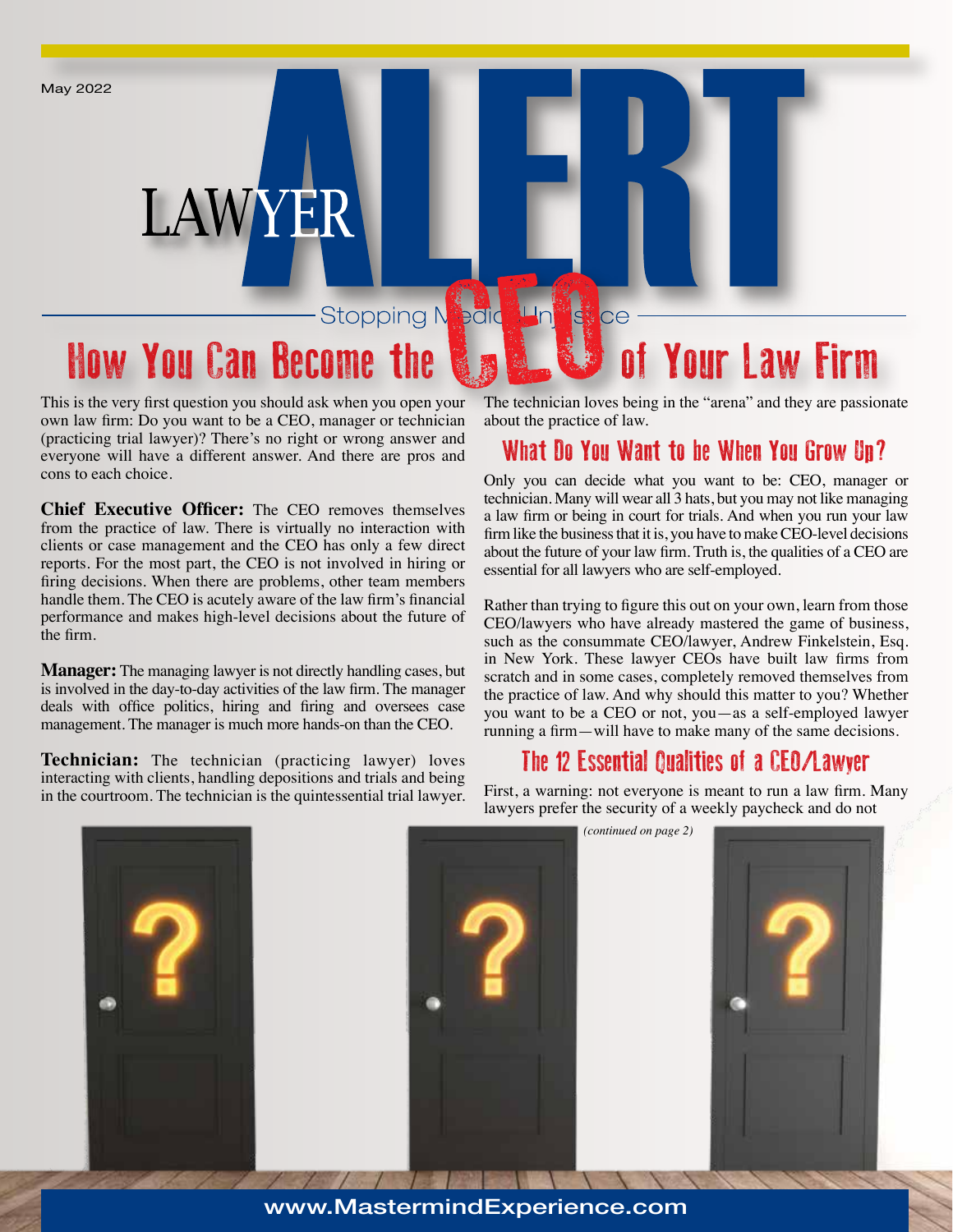

*(continued from cover)*

want to handle the hassles of a CEO or managing lawyer. Being a CEO, or a managing lawyer, isn't for everyone, and that's perfectly fine.

But if you've got an entrepreneurial spirit and hate the day-to-day grind of the practice of law, being a CEO of your law firm might be in your blood. These are the attributes of a CEO that are essential for success.

**#1: Know Your Numbers:** You should know the 5-7 numbers that matter the most for your law firm. Your numbers might be:

- Revenue/income year to date;
- Projected revenue/income for the remainder of the year;
- # of active cases:
- # of Google reviews;
- # of confirmed trial dates; and
- # of referral partners.

Have the key numbers at your fingertips. With these numbers, you will know where to focus your time during quarterly and annual strategic planning meetings.

**#2: Join an Elite Mastermind:** Leverage the knowledge and wisdom of high achieving lawyers. An elite mastermind is essentially an advisory board of directors for your law firm.

Specifically, high achieving lawyers who will give you guidance and direction when you face challenges in managing your law firm or marketing initiatives. What would you give to have Warren Buffett, Jeff Bezos and Bill Gates as your advisors? A mastermind is essentially just that, except your tribe consists of high achieving lawyers.

Create a mastermind of the best plaintiff's lawyers in your region, or join MastermindExperience.com.

**#3: Build a Team of Superstars:** Do not settle for mediocrity—only work with superstars. Hire for character, not skill. You can always train a new team member, but you can't fix character problems.

Always assume your team members are honest, but if you catch them in a lie, they have to be shown the door. You should have zero tolerance for dishonesty among your team.

**#4: Create a Value-Driven Law Firm:**  Make sure your team members know your purpose, values and mission, and practice by your values. Our law firm's purpose, *"Stopping Medical Injustice"*, is the basis for every decision we make. Showcase your firm's core values and purpose in your lobby, conference room, business cards, website and stationary.

The law firm of Grungo & Colarulo in Cherry Hill, New Jersey, has a core value of *"Family First"* and they encourage their team to put family before work. Whenever a team member has to decide between work and family, the decision is easy.

Jim Hacking, Esq. of Hacking Immigration Law, LLC in St. Louis has a simple purpose, *"We fight for immigrants every day"*. Jim's purpose is simple, easy to remember and inspiring for the team. That is the power of having a value-driven law firm.

# *To avoid distractions, create a distraction-free zone for uninterrupted work.*

**#5: Focus Time for Uninterrupted Work:** The biggest impediment to produc productive work is distractions. To avoid distractions, create a distraction-free zone for uninterrupted work. When you are in a specific room, there should be no interruptions.

Don't let others dictate your schedule. Have an assistant respond to your email and block out time for your highest value work. Tell your team members, "Today is a Focused Day and I will only be working on the Smith case. I don't want a single interruption, unless it's an emergency."

**#6: Delegate Everything:** There are three classifications for the use of your time:

**\$10/hour:** administrative tasks (e.g., email, phones, mail)

**\$100/hour:** paralegal work (e.g., drafting discovery responses, communicating with clients)

**\$1,000/hour:** managing and marketing your law firm (e.g., strategic planning for your law firm, creating policies and systems for your law firm; meeting and cultivating new referral partners)

If you are doing \$10/hour or \$100/hour activities, you need to stop doing them and become obsessive about delegation. You will never have a world-class law firm doing administrative work.

**#7:Do the Lion's Shit:** The "Lion's Shit" are the activities that you don't want to do, but you know you have to.

Fire the mediocre paralegal, take the challenging case to trial, and take a firm stand that you will never agree to a confidential settlement. When a team member is not meeting your expectations, tell them. Have uncomfortable conversations.

**#8:Document Your Core Processes:**  Document your core processes and share them on a website (Fisherpedia.com). Whenever a team member has a question, your first response should be, "Do we have a policy for this?" If not, you should ask the team member to create the policy and when it's ready, give them feedback.

To access our firm's policies and procedures, go to www.Fisherpedia.com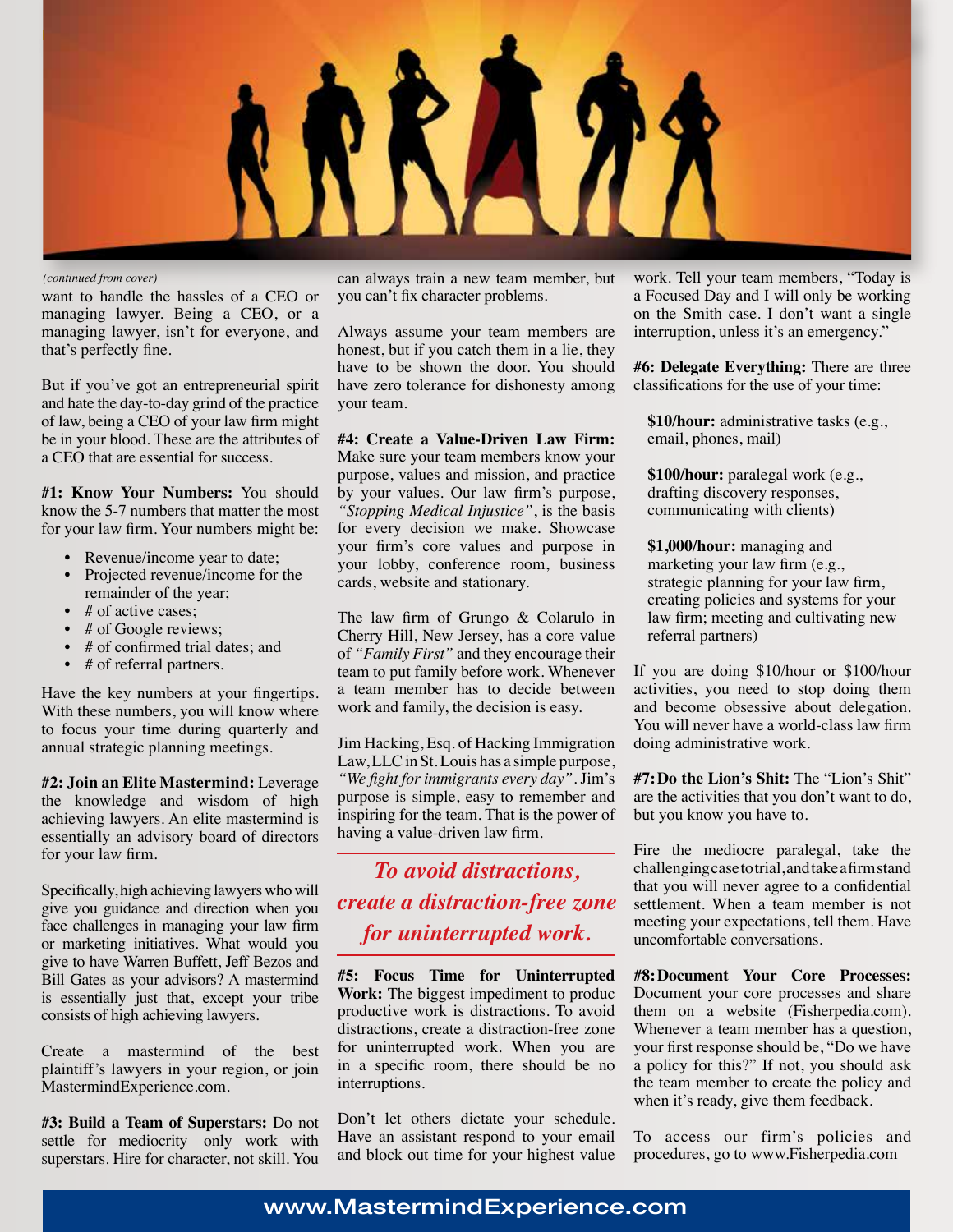and enter the sitewide password in order to gain access to the main page:

#### **USER NAME: fisherpedia PASSWORD: 278wall**

When you have systems for every aspect of your law firm, your team doesn't have to ask you what they should do. And here's the beauty of it: your team members will create the policies. You should reward a team member with a \$10 Starbucks card for the creation of a new policy and you should encourage them to create more.

**#9:The Cadence of Accountability Meetings:** Every day at the same time meet with your key team members/executive team. Discuss each team member's top 3 goals for the day. The "Daily Huddle" improves communication, fosters alignment around common goals and your team can never complain that you are not accessible.

Schedule 4 quarterly strategic planning sessions at an offsite location. At the meeting, focus on the biggest challenge in managing or marketing your firm. Need help with the meetings? An integrator can create the agenda and keep you and your team on track throughout the meeting.



**#10: Lunches with Employees & Referral Partners:** The highest achieving lawyers place on an emphasis on business development and weekly lunches with referral partners and employees is the best way to show you care. Craig Goldenfarb, Esq. of West Palm Beach, Florida, created a

powerhouse plaintiff's firm through weekly lunches with existing and prospective referral partners.

Once a week, Craig Goldenfarb, Esq. takes one of his employees to lunch. Not coincidentally, the Law Offices of Craig Goldenfarb receive 23% of their revenue from employee referrals. How did this happen? With every lunch date with an employee, Craig shows that they matter to him and they reciprocate with hard work and referrals.

**#11: The Power of Scoreboarding:** Find a way to keep score of the biggest challenges facing your law firm. If you don't keep score, your team won't know if they're winning. The classic book, *"The 4 Disciplines of Execution"*, is a great primer about scoreboarding.

Our firm set a goal to increase our Google reviews to 250 in 2021 and we created 3 scoreboards (whiteboards) that show our progress with lead measures (# of requests for Google reviews) and lag measures (# of Google reviews). The scoreboards allow our team to quickly see whether they're winning and they are updated daily.

And the results? Our firm exceeded 250 Google reviews within 3 weeks of keeping score of the lead and lag measures. Our firm now has 544 Google reviews and we re-set our target to 1,000 Google reviews in 2022.

**#12: Hire an Integrator/Chief Operating Officer:** The most successful law firms don't get there by chance. They have guidance.

When it comes to strategic planning and business growth, you won't find anyone better than Michael Smith and his partners, Sara Frasca and George Randle, of Point Northeast (www. pointnortheast.com).

Michael and his partners will guide your team through a strategic planning session and put your law firm on the track for success. There's no one better.

### The First Decision You Must Make

The first decision is whether you want to be a CEO of your law firm. Many lawyers don't. It just boils down to one thing: what is your ideal professional life?

Follow your heart, and if the life of CEO is for you, take small steps every day to move in the direction of your dream.

# Reasons Why Your Law Firm Should be in the Metaverse

Virtual offices are a place where lawyers can meet with clients for business or socializing. In the metaverse, you can walk around—virtually--as if touring a gallery or museum. Law.com describes the metaverse as "the combined network of 3D virtual worlds in which people work, play and socialize."

You can purchase digital real estate in the metaverse, and three of the top places to buy property are Superworld, Decentraland and the Sandbox. You use blockchain technology (Ethereum) to buy the virtual land.

Is the metaverse the future? Nike bought

digital land in Superworld and Facebook changed its name to "Meta". Maybe Nike and Facebook are onto something.

# The First Personal Injury Law Firm in the Metaverse

Grungo Colarulo, LLC, a plaintiff's firm in Cherry Hill, New Jersey, opened their virtual office in Decentraland in December, 2021. Building the virtual office was child's play. Grungo's architect and builder was his 11-year old daughter.



*(continued on page 4)*